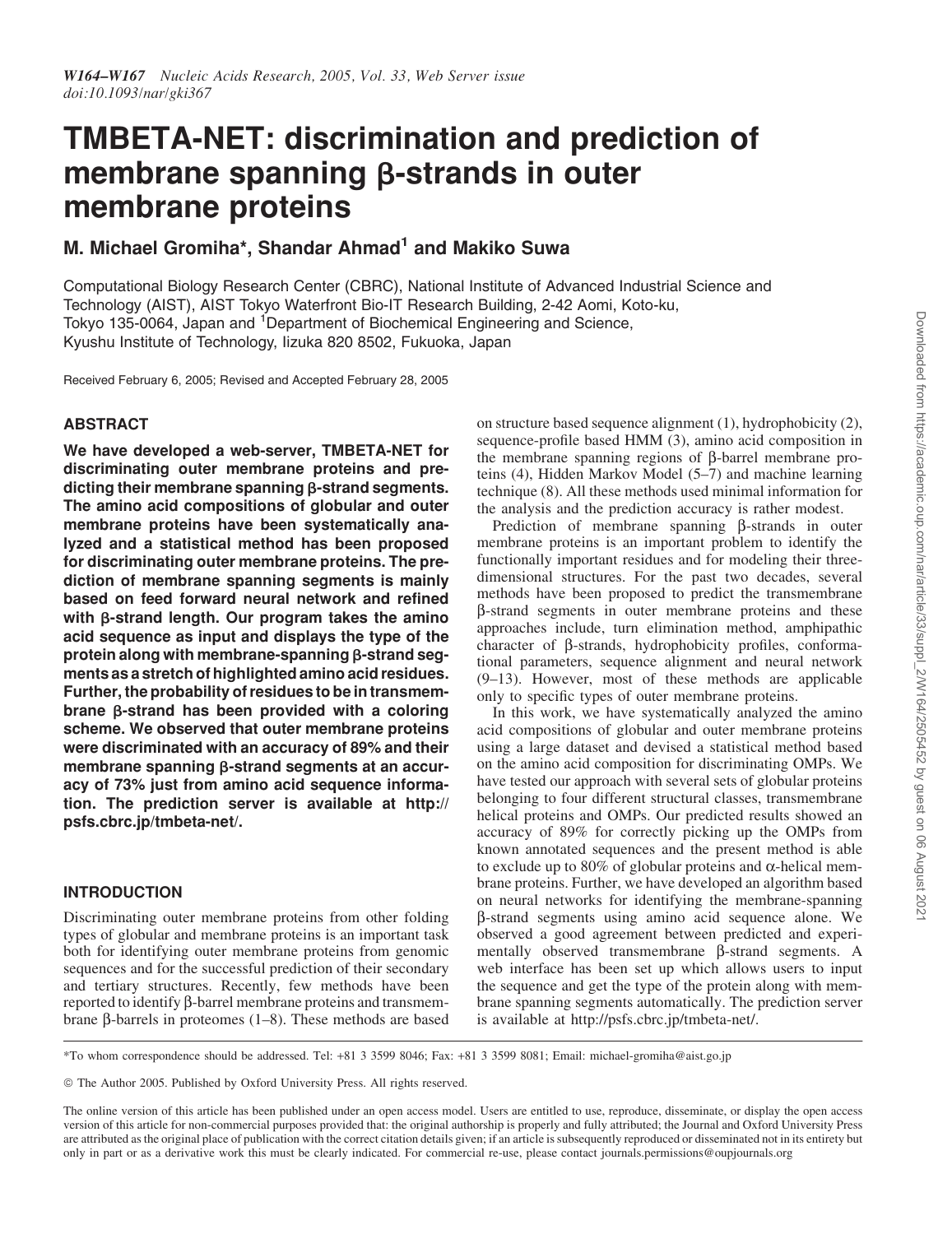# MATERIALS AND METHODS

#### Database

We have used several sets of data for discriminating OMPs: (i) 377 well annotated OMPs (14), (ii) 674 globular proteins belonging to the four structural classes, all- $\alpha$ , all- $\beta$ ,  $\alpha+\beta$  and  $\alpha/\beta$  with the sequence identity of <35% (15), (iii) subset of 27 non-redundant OMP sequences with <35% sequence identity, (iv) non-redundant dataset of 19 OMPs available in Protein Data Bank (16), (v) 377 different sets of data for all the OMPs (for each OMP we constructed a dataset, which does not contain any homologous sequences), (vi) dataset of  $85$   $\beta$ -barrel porins, 19 aquaporins and 16  $\alpha$ -helical membrane proteins from Transport Classification Database (17) and (vii) 268 well-annotated  $\alpha$ -helical transmembrane proteins (14). Further, we used a dataset of 13 outer membrane proteins of known three-dimensional structures for predicting their membrane spanning  $\beta$ -strand segments. The transmembrane b-strand segments have been assigned from the illustrations provided by the crystallographers in their original papers, who solved the structures. The assignment of  $\beta$ -strands and loops in the membrane are also available in PDB\_TM database (18).

#### Computation of amino acid composition and discrimination of OMPs

The amino acid composition for the set of OMPs  $(Comp_{OMP})$ has been computed using the number of amino acids of each type and the total number of residues. It is defined as:

$$
Comp(i) = \frac{\sum n_i}{N}
$$
 1

where *i* stands for the 20 amino acid residues.  $n_i$  is the number of residues of each type and *N* is the total number of residues. The summation is through all the residues in all the considered proteins. The same procedure was repeated for the globular proteins for obtaining their amino acid composition (Comp<sub>glob</sub>). For a new protein, X, firstly, we have calculated the amino acid composition using Equation 1. Then we have calculated the total absolute difference of amino acid composition between protein X and the amino acid composition of globular proteins, and that between protein X and OMPs. The protein  $\overline{X}$  is predicted to be a OMP if the deviation is lowest with  $Comp<sub>OMP</sub>$  and vice versa.

#### Prediction of membrane spanning  $\beta$ -strand segments

We have constructed a neural network based method for predicting the membrane-spanning  $\beta$ -strand segments (19). In this method, a three-layered neural network with one hidden layer has been used for predictions. Input layer reads the input information about a residue and its sequence neighbors from the neural network through a running window. This input information is then fed forward through linear activation function and the final signal received at the single unit of the output layer is transformed via a sigmoidal function to yield a value between 0 and 1, similar to our previous real value prediction of solvent accessibility (20). This real value of the output unit is regarded as the probability of that residue to be in transmembrane b-strand and final assignment of a residue is made according to a specific cutoff probability.

#### Back-check, validity check and jack-knife tests

For discriminating OMPs, we have used back-check (self consistency test), validity check, jack-knife and cross-validation methods (21). In back-check prediction, we used the dataset of 377 OMP sequences and 674 globular protein sequences for deriving the amino acid composition and for predicting the type of the protein. For the validity check prediction, we have divided a set of *N* proteins into equally balanced subsets; parameters are developed on *M* proteins and then tested on the remaining  $N-M$  proteins; the procedure is repeated for all subsets of data to obtain the average accuracy. In jack-knife test, we computed the amino acid composition by omitting one protein and used this information for assigning the type of left-out protein. In cross-validation method, we tested each OMP using the amino acid composition computed on a set that does not contain any homologous sequences (21). For predicting the membrane spanning  $\beta$ -strand segments, we have used 12 proteins (training set) to derive the parameters and the prediction was made for the left-out protein.

### RESULTS AND DISCUSSIONS

#### Discrimination of globular and OMPs

We have calculated the amino acid compositions for 674 globular and 377 OMPs using Equation 1 and the results are presented in Table 1. We observed that the residues Glu, His, Ile, Cys, Gln, Asn, and Ser show subtle difference between the composition of globular and OMPs. While the composition of Glu, His, Ile and Cys are higher in globular proteins than OMPs an opposite trend is observed for Ser, Asn and Gln. Detailed analysis on the three-dimensional structures of OMPs showed that the residues Ser, Asn and Gln play an important role to the formation of  $\beta$ -barrel structures in the membrane, stability and function of OMPs (21).

Table 1. Amino acid composition for the 20 amino acid residues in globular and OMPs

| Residue    | Composition (%)<br>Globular | OMP  |
|------------|-----------------------------|------|
|            |                             |      |
| Ala        | 8.47                        | 8.95 |
| Asp        | 5.97                        | 5.91 |
| Cys        | 1.39                        | 0.47 |
| Glu        | 6.32                        | 4.78 |
| Phe        | 3.91                        | 3.68 |
| Gly        | 7.82                        | 8.54 |
| <b>His</b> | 2.26                        | 1.25 |
| <b>Ile</b> | 5.71                        | 4.77 |
| Lys        | 5.76                        | 4.93 |
| Leu        | 8.48                        | 8.78 |
| Met        | 2.21                        | 1.56 |
| Asn        | 4.54                        | 5.74 |
| Pro        | 4.63                        | 3.74 |
| Gln        | 3.82                        | 4.75 |
| Arg        | 4.93                        | 5.24 |
| Ser        | 5.94                        | 8.05 |
| Thr        | 5.79                        | 6.54 |
| Val        | 7.02                        | 6.76 |
| Trp        | 1.44                        | 1.24 |
| Tyr        | 3.58                        | 4.13 |

The amino acid residues that have high (>0.9) difference between OMP and globular proteins are highlighted in bold.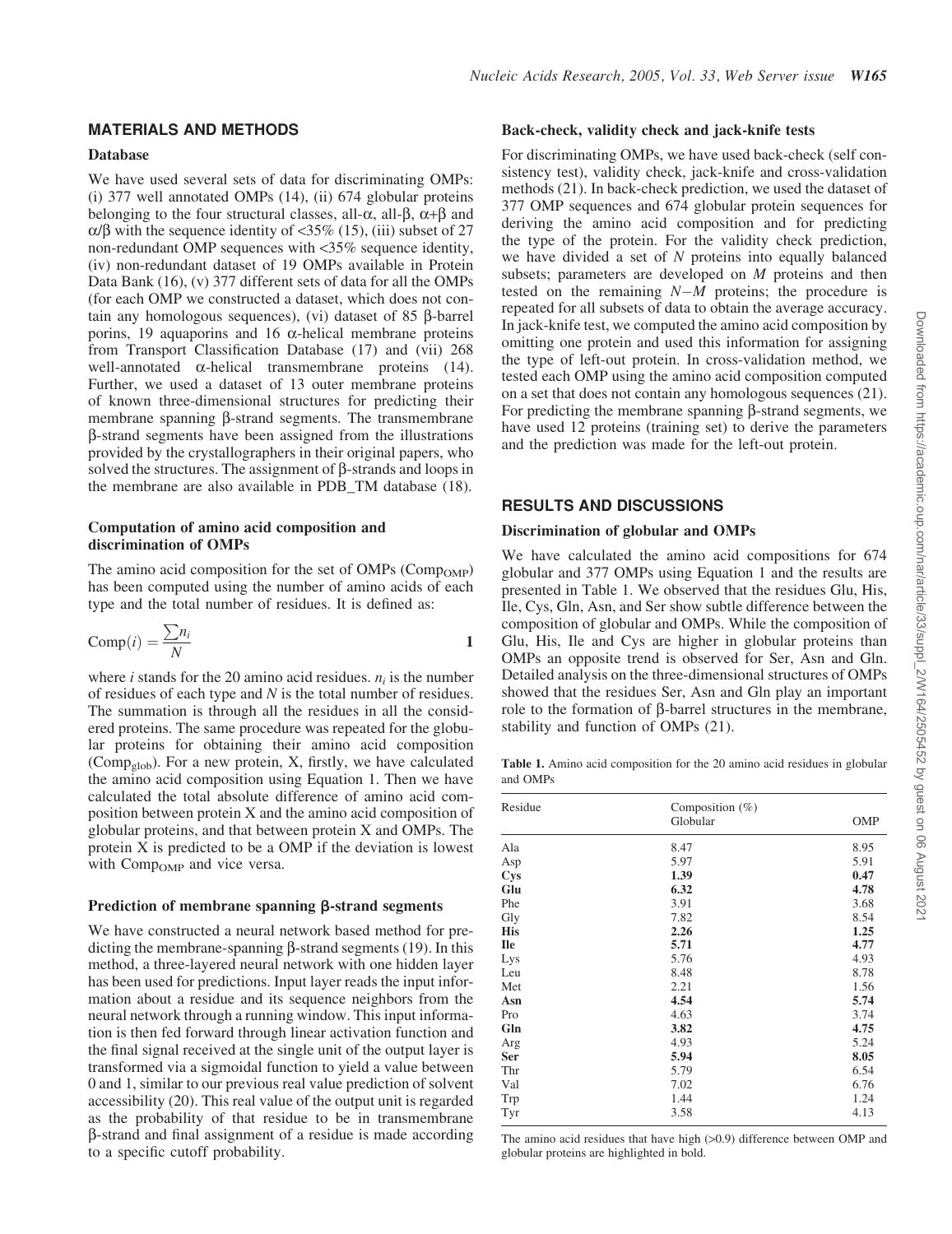For a new protein, we have calculated the amino acid composition and the total deviation in the amino acid compositions of 20 amino acid residues from the average values (globular proteins and OMPs) given in Table 1. As an example, for adenovirus DNA binding protein (1ADT), the deviation of amino acid composition from globular protein is 34.18, which is less than that of OMP (39.89). Hence this protein is predicted as a non-OMP. On the other hand, for OmpA protein, the deviation from OMP (36.66) is less than that from globular protein (37.78) and hence it is identified as an OMP (Figure 1). These results show the excellent agreement with experimental observations.

We have correctly identified 334 out of 377 OMPs (89%) and excluded 531 of 674 globular proteins (79%). The validity-check method described earlier yielded an average accuracy of 84 and 78%, respectively, for correctly identifying OMPs and excluding globular proteins. The cross-validation method tested for each OMP using the frequency computed with a set of non-homologous sequences showed an accuracy of 80% for correctly assigning OMPs. We have carried out a jack-knife test using a dataset of 27 non-redundant OMP sequences and the OMPs were discriminated at an accuracy of 93%. Further, we have successfully eliminated 213 of the 268  $\alpha$ -helical transmembrane proteins (80%) and correctly identified 18 of the 19 OMPs of known structure (95%). Moreover, the present method performed very well in discriminating different sets of  $\beta$ -barrel porins,  $\alpha$ -helical membrane proteins and aquaporins from Transport Classification Database (17). It correctly identified 91% of the 85  $\beta$ -barrel porins and excluded 74% of 19 aquaporins and 88% of 16  $\alpha$ -helical membrane proteins. These results show that the method based on amino acid composition could discriminate OMPs with accuracy in the range 80–95%, which is comparable to other methods in the literature (21).

### Prediction of membrane spanning  $\beta$ -strands

We have trained a set of 12 proteins and predicted the membrane spanning  $\beta$ -strands in the left-out protein. Our method predicts with an average accuracy of 73.2% for the 13 considered proteins, without any additional information. Further, our algorithm has been tested with 20 non-redundant  $\beta$ -barrel membrane proteins listed in Bagos *et al*. (22) and we obtained similar accuracy. The average correlation of 0.4644 is comparable to or better than the values obtained in several structure prediction methods and/or two-state solvent accessibility prediction algorithms used for globular proteins (23,24). Further, the performance of our network is highly convincing due to the narrow range (0.3 to 0.6) of correlation obtained for each of the protein. We have also computed the sensitivity and specificity for each protein and the values lies in the range 0.5–0.8 for sensitivity and 0.7–0.9 for specificity. These results emphasize the reliability of our method with high confidence. The work on alignment profiles is on progress.

#### Prediction on the web

We have developed a web server for discriminating outer membrane proteins and predicting the membrane spanning b-strands. Figure 1a shows the details of our web server including the input options. It takes the amino acid sequence in one letter format as the input and automatically omits gaps



(b)

Results of composition based discrimination of Outer Membrane Proteins

| Amino acid composition, deviation from Globular proteins (GD)                   |  |
|---------------------------------------------------------------------------------|--|
| and deviation from Outer Membrane Proteins (OD) in the sequence are as follows: |  |

| Residue | Composition<br>(%) | GD<br>(%)   | OD<br>(%) |
|---------|--------------------|-------------|-----------|
| A       | 6.98               | 1.49        | 1.97      |
| Ć       | 0.00               | 1.39        | 047       |
| D       | 5.81               | 0.16        | 0.10      |
| E       | 3.49               | 2.83        | 1.29      |
| F       | 2.33               | 158         | 135       |
| G       | 15.12              | 7.30        | 6.58      |
| H       | 2.33               | 0.07        | 1.08      |
| I       | 4.07               | 1.64        | 0.70      |
| K       | 4.07               | 1.69        | 0.86      |
| L       | 6.40               | 2.08        | 2.38      |
| M       | 2.91               | 0.70        | 1.35      |
| N       | 6.98               | 2.44        | 1.24      |
| P       | 465                | 0.02        | 0.91      |
| Q       | 2.91               | 0.91        | 1.84      |
| R       | 349                | 1.44        | 1.75      |
| S       | 3.49               | 2.45        | 4 56      |
| T       | 8.14               | 2.35        | 1.60      |
| V       | 5.81               | 1.21        | 0.95      |
| W       | 2.91               | 1.47        | 1.67      |
| Υ       | 8 14               | 4.56        | 4 01      |
| Total   |                    | 37.78 36.66 |           |

Amino acid composition of this sequence seems to be similar to outer-membrane proteins





Figure 1. Web based prediction of membrane-spanning  $\beta$ -strands, (a) First page showing the input format (amino acid sequence in single letter code; an example is shown for 1bxw, outer membrane protein A), (b) Amino acid composition, deviation from globular and OMP, and the type of the protein. OmpA is correctly predicted as an outer membrane protein. (c) The stretch of predicted amino acid residues in membrane spanning β-strands, highlighted in red.